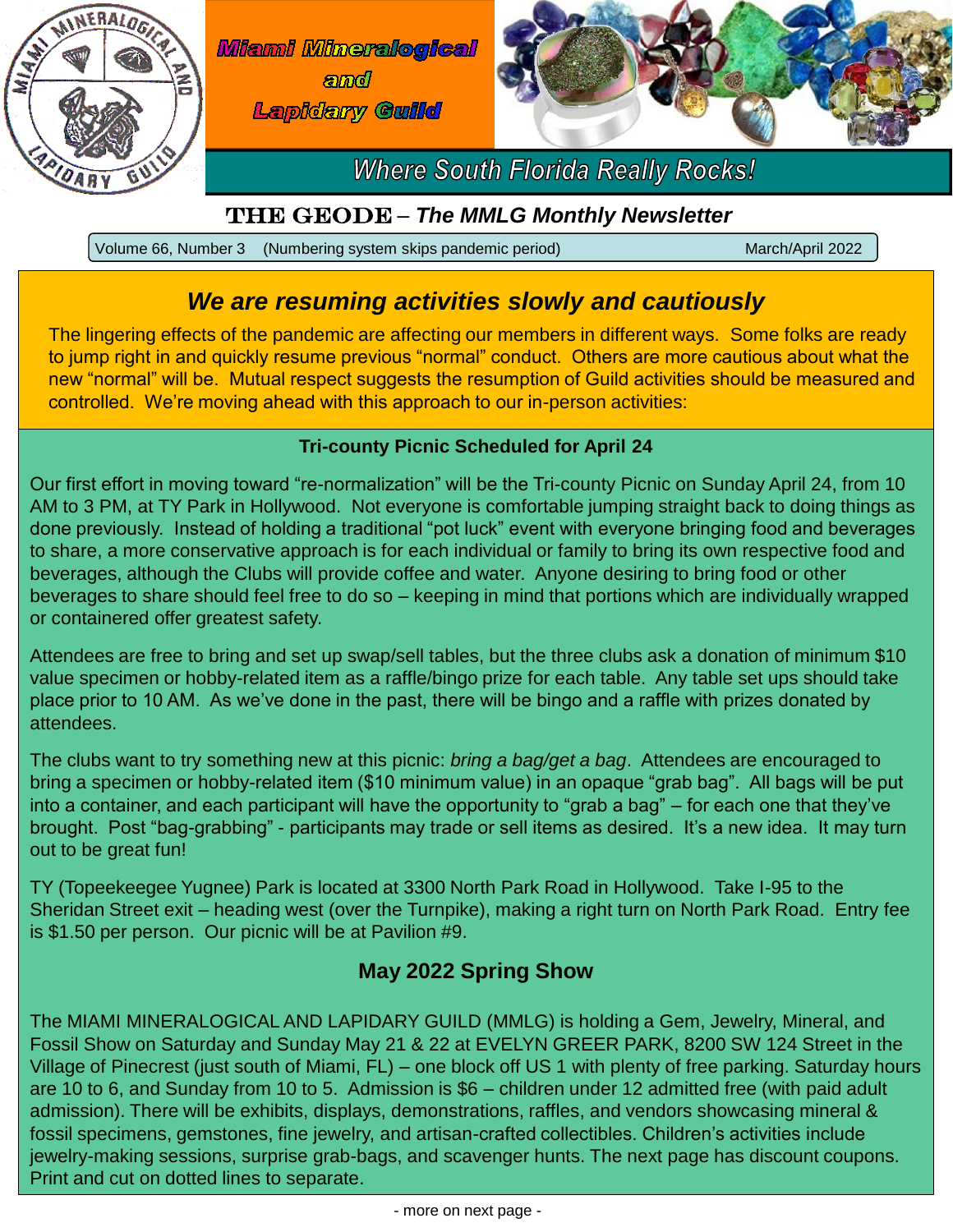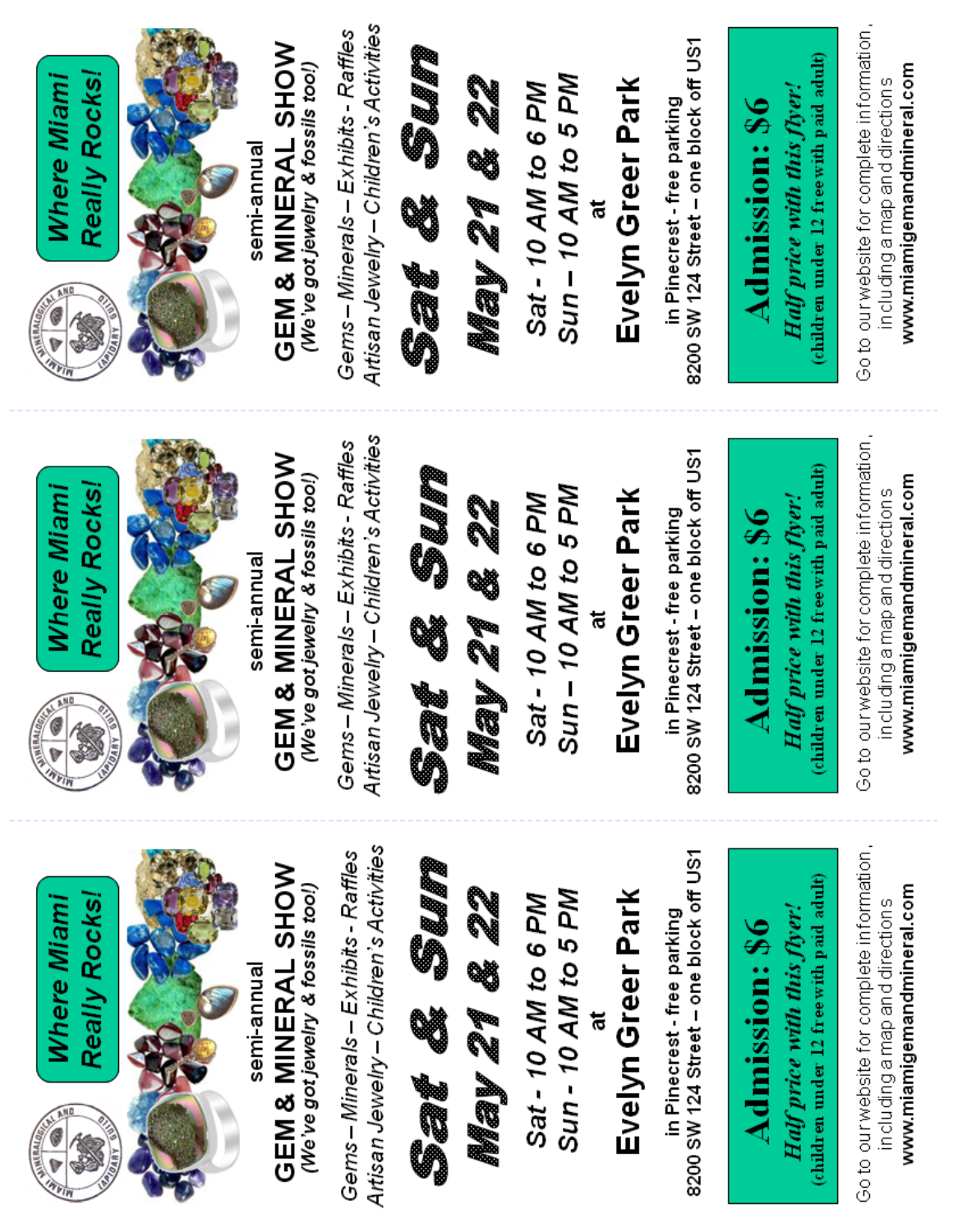Page 3



#### **Rocks and minerals are not the same – what's the Difference?**

*Minerals* are defined by geologists as naturally occurring inorganic solids that have a crystalline structure and a specific distinct chemical composition. Think of a rock as a collection of minerals. Most *rocks* contain two or more different minerals. For example, *granite contains quartz, feldspar and biotite mica.* There are some rocks, like marble, that contain only one mineral.

There are three different categories of rocks. *Igneous* rocks form when liquid rock cools and hardens. *Metamorphic rocks* form when older rocks are changed by very, very high heat and pressure. *Sedimentary*  rocks are formed when wind or water transports older rocks from one place to another and then deposits them.

Find a piece of granite and look at it closely with a hand lens. What do you see? You will see small grains of pink feldspar, gray grains of quartz and tiny black flakes of biotite mica. Sometimes, if the granite cooled slowly enough, real crystals with faces will form.

Now, look at a piece of limestone. What do you see? It will be hard to see anything but gray limestone. Geologists take pieces of limestone (and other rocks) and slice them so thin that light can shine through the slice. Under a microscope you will then be able to see the grains of calcite that make up the limestone.

Here is a list of rocks. Using a good rock and mineral handbook or the internet, make a list of the minerals found in each rock:

| <b>Igneous Rocks</b>                                                             |  |
|----------------------------------------------------------------------------------|--|
|                                                                                  |  |
|                                                                                  |  |
|                                                                                  |  |
|                                                                                  |  |
| <b>Metamorphic Rocks</b>                                                         |  |
|                                                                                  |  |
|                                                                                  |  |
|                                                                                  |  |
| Quartzite                                                                        |  |
|                                                                                  |  |
| <b>Sedimentary Rocks</b>                                                         |  |
|                                                                                  |  |
| Shale                                                                            |  |
|                                                                                  |  |
| Conglomerate (this is a little bit of a trick question) ________________________ |  |